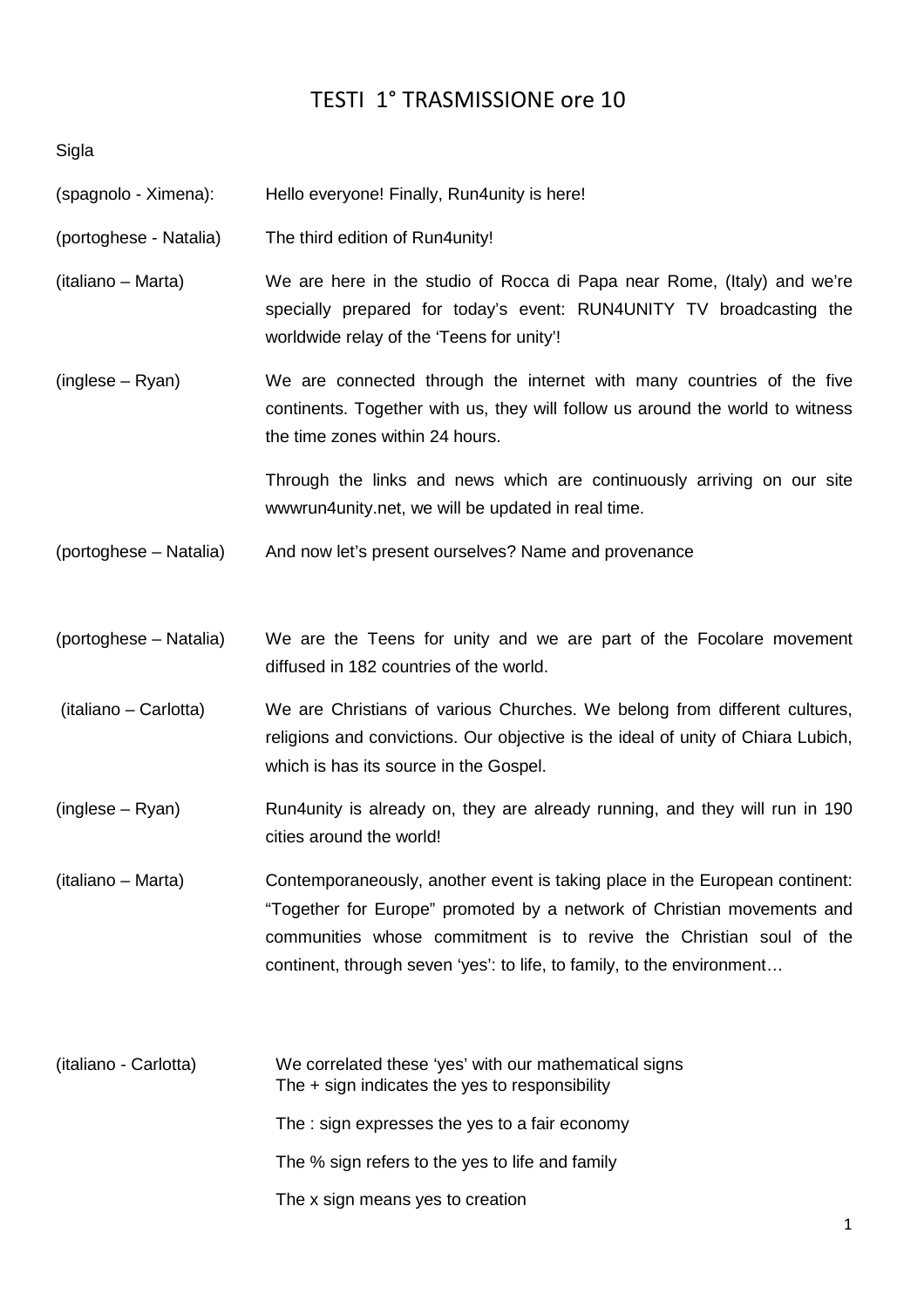The – sign is the yes to solidarity

The = sign sums up the yes for peace

 (italiano – Riccardo) Now, let's look what's happening in some places in the world: above all from here we could tell who already finished the relay

(inglese – Ryan) In New Zealand, the R4U of Wellington which have started 11 hours earlier.

(portoghese – Natalia ) And also in Australia: Sidney, Melbourne, Perth ( connected through the intenet)

> ( if the linkup is not possible) the Run4Unity 2012 is officially started in Porirua, Wellington, New Zealand! There were around 70 from different backgrounds and cultures. The Teens for Unity, lead the whole programme. They welcomed everyone with games and shared the spirit and message of Run4Unity. Afterwards in 3 groups they went out into the community to pick up litter in a park close by and in surrounding streets. After a yummy afternoon tea, they had the chance to continue getting to know each other. Before leaving, they shared their impressions and took up the challenge to go back to their homes, schools and neighbourhoods taking the spirit of Run4Unity! Many of those who came for the first time, want to stay in touch with them! Now they pass the baton on to the rest of the world, keeping unity with all of you .... as the Run 4 Unity continues!! Kia kaha!!

(spagnolo – Ximena) And while in some cities, to able participate Run4unity have anticipated a favorable date for the relay. For instance in Jordan, the relay was held in a town north of Amman, Aljoun with initiatives made related to the mathematical signs; sports games, music and dances performed by Christians and Muslims teenagers. A teenage girl writes "I understood to bring love to all places in this world we need to work together." To draw and paint in a school wall the mathematical signs and their meaning letting others to see the signs of brotherhood. The day ended with the reading of a message for peace.

(italiano - Riccardo) In Tlemcen, Algeria, christians and muslims joined the relay together. We let the teens4unity of the place to narrate the event.